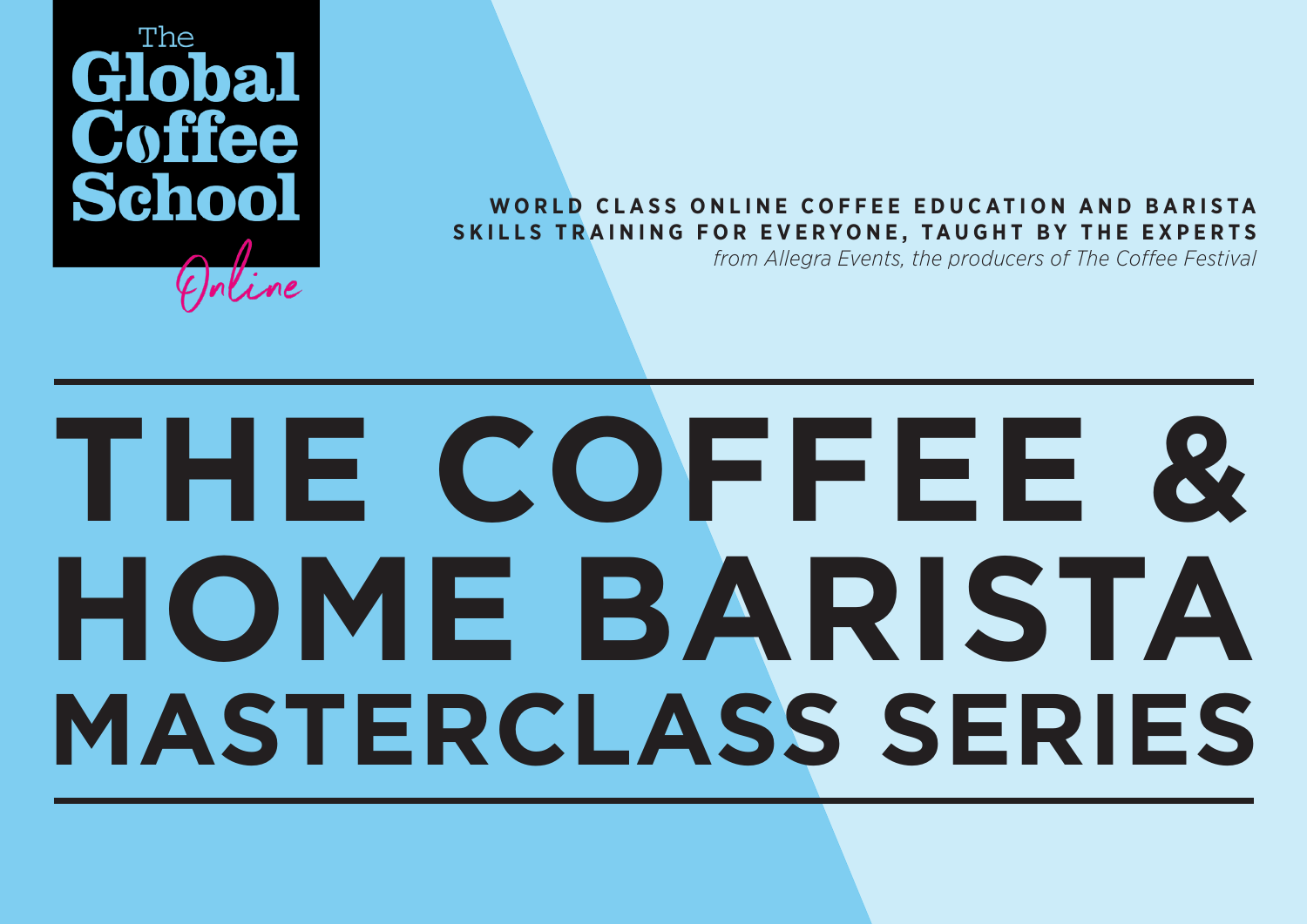## **WELCOME TO THE GLOBAL COFFEE SCHOOL**

Founded by Allegra Events in 2020, The Global Coffee School provides world class online Coffee, Barista and 'Beyond Coffee' education, learning, training and experiences for everyone, designed to ignite passions and inspire personal and professional progress and development.

**LEARN — PRACTISE — PROGRESS** Join the Community

**WORLD CLASS ONLINE LEARNING**



**LEARN, PRACTISE, PROGRESS**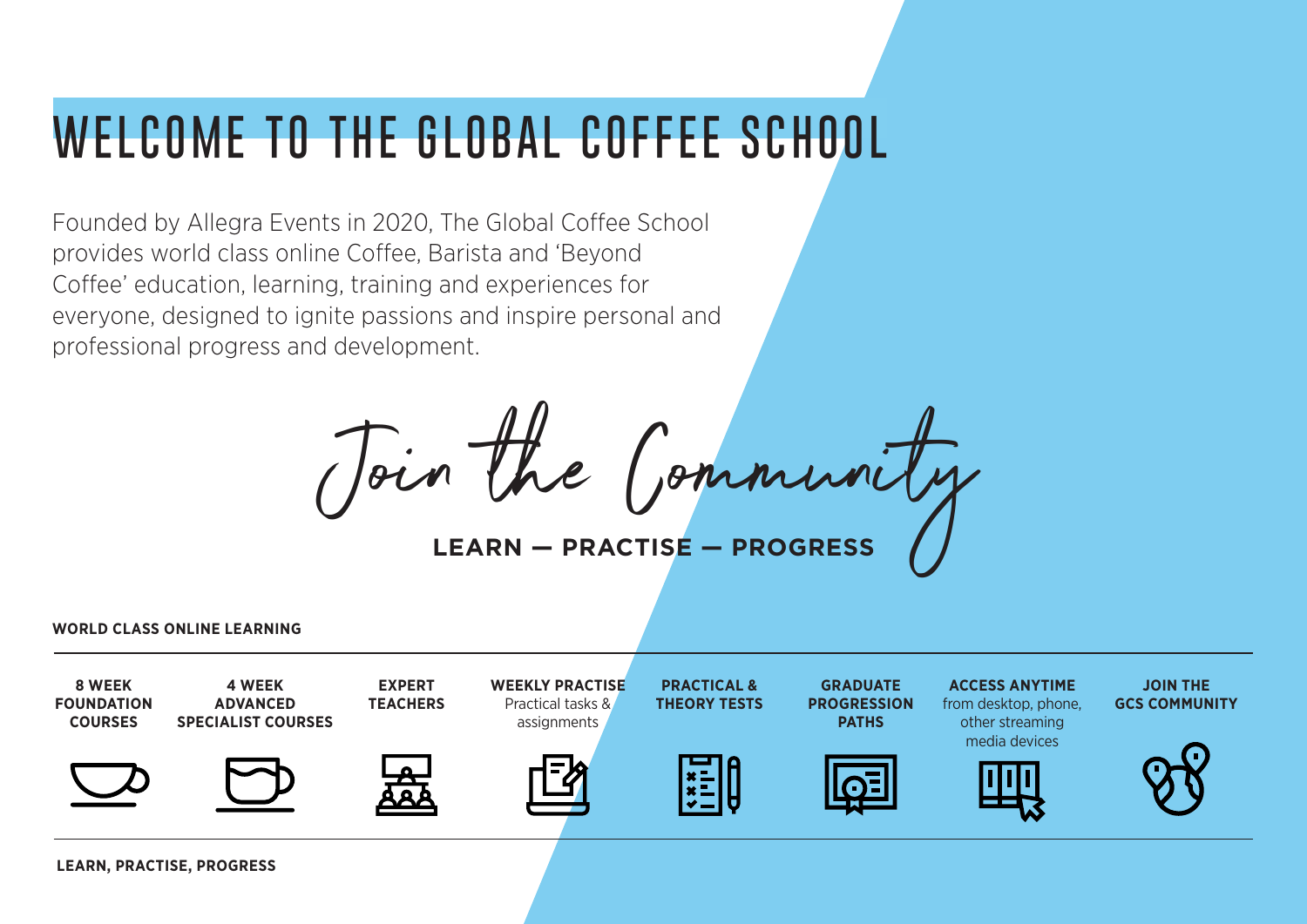# **THE COFFEE & HOME BARISTA MASTERCLASS SERIES**

#### GET READY TO LEARN WITH EXPERTS AND UPGRADE YOUR HOME COFFEE GAME!

The Global Coffee School's programme launches in early 2021 with The Coffee & Home Barista Masterclass Series - cutting-edge Foundation and Advanced courses in the complete 'at home' mastery of coffee and barista skills, led by internationally renowned experts.

The Series will launch in February with an 8-week Foundation Course - *Home Coffee Training: The Fundamentals*, followed by a range of 4-week Advanced Progression Courses (commencing in April 2021), deep-diving into core-skill focus areas covering everything from Sensory to Espresso & Latte Art, Drink Design & Mixology to Vegan Coffee Craft.

Members can access and stream video lessons on-demand online anytime, or download and watch offline, from desktop, phone, or other devices.

### **THE COFFEE & HOME BARISTA MASTERCLASS SERIES – ALL COURSES**

#### **FOUNDATION COURSE**

*THE FUNDAMENTALS* Home Coffee Training: The Fundamentals (8 Weeks)

**ADVANCED COURSE**  *SENSORY*  Advanced Home Coffee Training: Sensory (4 Weeks)

**ADVANCED COURSE**  *ESPRESSO & LATTE ART*  Advanced Home Coffee Training: Espresso & Latte Art (4 Weeks)



**ADVANCED COURSE** *VEGAN COFFEE CRAFT* Advanced Home Coffee Training: Vegan Coffee Craft (4 Weeks)